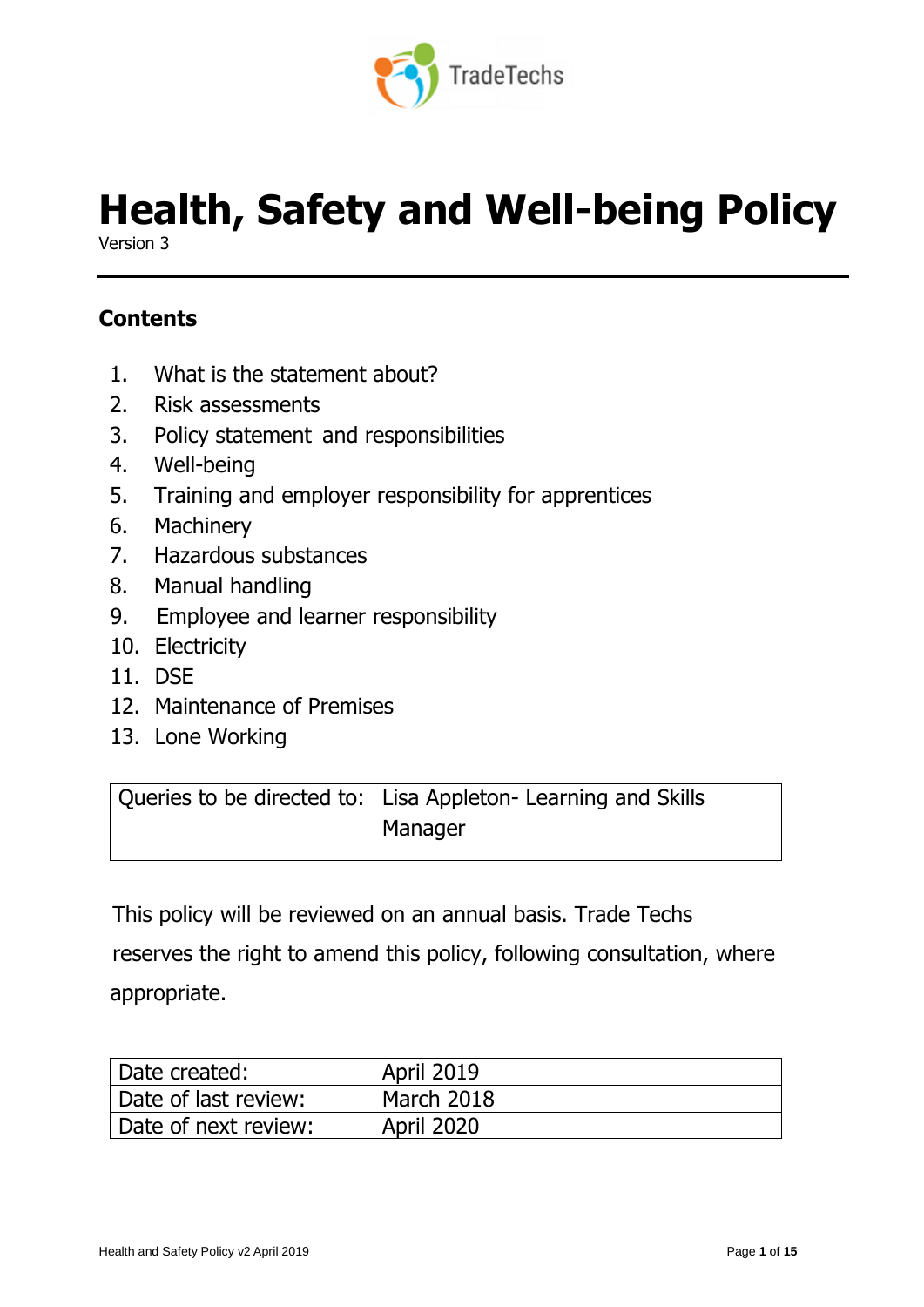## **1. Health & Safety Policy Statement**

Trade Techs places a fundamental importance on the health, safety and welfare of learners, staff and other stakeholders.

We consider that all stakeholders are entitled to learning that takes place in a safe, healthy and supportive environment. We are committed to providing suitable and sufficient arrangements for health and safety as a critical element of our legal Health & Safety legislation and company obligations. We see this as essential both to maximising a positive experience of learning and to promoting achievement.

The 'safe learner' concept is central to our policy and we consider health and safety to be an integral part of our quality delivery of training. We will promote risk awareness and the learning of health and safety as an integral part of any learning and seek to encourage and support all our learners in becoming safe and healthy workers.

This statement forms part of our health and safety policy required under Health and Safety legislation. This safety policy also includes the organisation's responsibilities for health and safety, the completion of risk assessments, protective and preventive measures for health and safety.

It is our policy to comply with all health and safety legislation, including Regulations, Codes of Practice and other guidance. We will endeavour to provide a safe and healthy working environment including, premises, equipment and systems of work that are safe and without risks to health, as far as is reasonably practicable.

We will provide suitable and sufficient information, instruction and training for employees and learners to ensure our policy is understood and implemented. Employees and learners must comply with any training and information which is given and follow safe systems of work including the use of any necessary personal protective equipment/clothing.

We accept our responsibility for health, safety and welfare of others (public, contractors and visitors) that may be affected by our business.

This policy will be brought to the attention of all staff, learners and employers with whom we work.

The safety policy will be kept up to date by periodical reviews (at least annually) and will take account of any new equipment, processes or changes to work which affect health and safety. This policy can be viewed on our website.

Signed:

Learning and Skills Manager : Lisa Appleton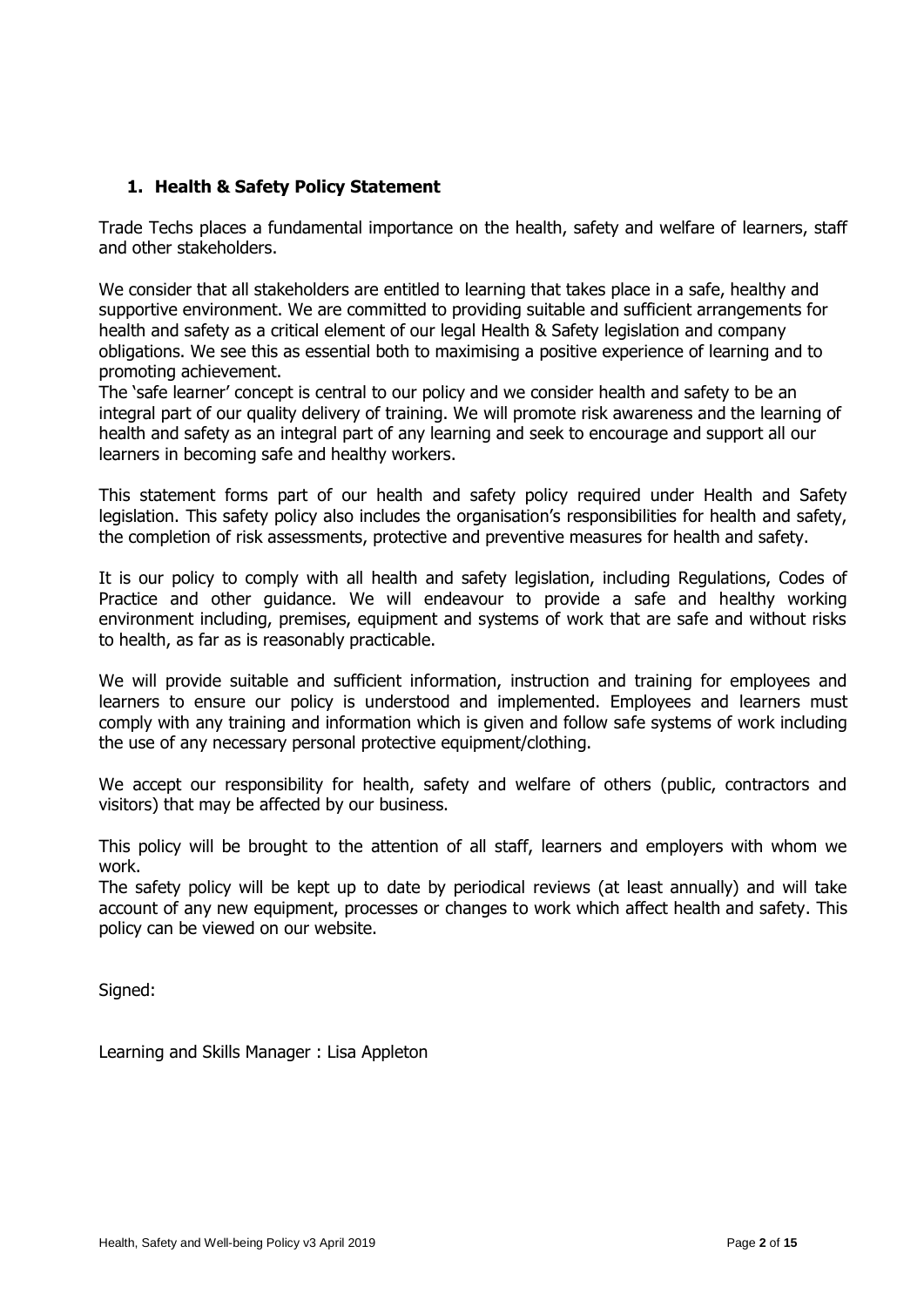## **1. Risk Assessments and Health and Safety vetting**

Trade Techs will ensure that workplace/ employer risk assessments are completed prior to the placement of an apprentice/ learner to ensure safety and compliance. The appropriate health and safety vetting form will be completed by an appropriate and experienced member of provider staff and risk assessments will be examined to ensure all risks have been identified and measures put in place to safeguard both learners/ apprentices and visiting staff on employer premises. Risk assessment records are in the Health and Safety Checks File. On completion of risk assessments, any issues will be reviewed and relevant control measures identified, recorded and monitored in line with this policy. Risk assessments will be reviewed annually or earlier if significant changes take place. The Employer will ensure that risk assessments for all employees including appropriate safety measures for those apprentices including those who are under the age of 18 and may be restricted. These are completed where appropriate and reviews are carried out periodically on a regular basis throughout the duration of the apprenticeship. This will include the vetting of the learning environment by appropriately qualified Trade Techs staff prior to the placement of learners.

Training, information, instruction and supervision will be provided as required to employees and learners.

This vetting also includes information on fire, first aid, PAT testing information. Assessors and Tutors who visit to employer will complete health and safety monitoring forms to ensure risk is monitored. Within the learning journey there are a number of additional opportunities for learners to identify whether they feel safe (induction/ reviews/ learner questionnaires, embedded themes within curriculum), and appropriate support and safeguarding measures identified.

The Designated Safeguarding Lead and Health and Safety Lead/ Champion at Trade Techs is Lisa Appleton, Learning and Skills Manager who can be contacted on [Lisa.appleton@tradetechs.co.uk](mailto:Lisa.appleton@tradetechs.co.uk)

## **2. Organisation & Responsibilities**

Overall responsibility for health and safety in the Company lies with the Learning and Skills Manager who will lead on health and safety matters and will ensure that this policy is carried out.

Lisa Appleton will ensure regular inspection and risk assessment regarding all Trade Techs delivery sites as well as related activities following a regular planned review programme. Lisa Appleton will have responsibility for health and safety and will report any failures of policy, hazards, dangerous events and take immediate, appropriate action.

## First Aid

Lisa Appleton is the designated appointed person for Trade Techs. They have a First Aid appointed persons certificate which will be renewed every 3 years. The First Aid appointed persons and locations of first aid equipment and materials in the workplace are identified within the health and safety vetting procedures prior to the placement of the learner/ apprentice. The Employer must advise the provider of a workplace accident concerning our apprentices and ensure correct reporting regarding RIDDOR.

## Meetings

Health and Safety will be discussed at all formal meetings including supervision, where appropriate, and information will be circulated to all relevant people. Reviews with learners and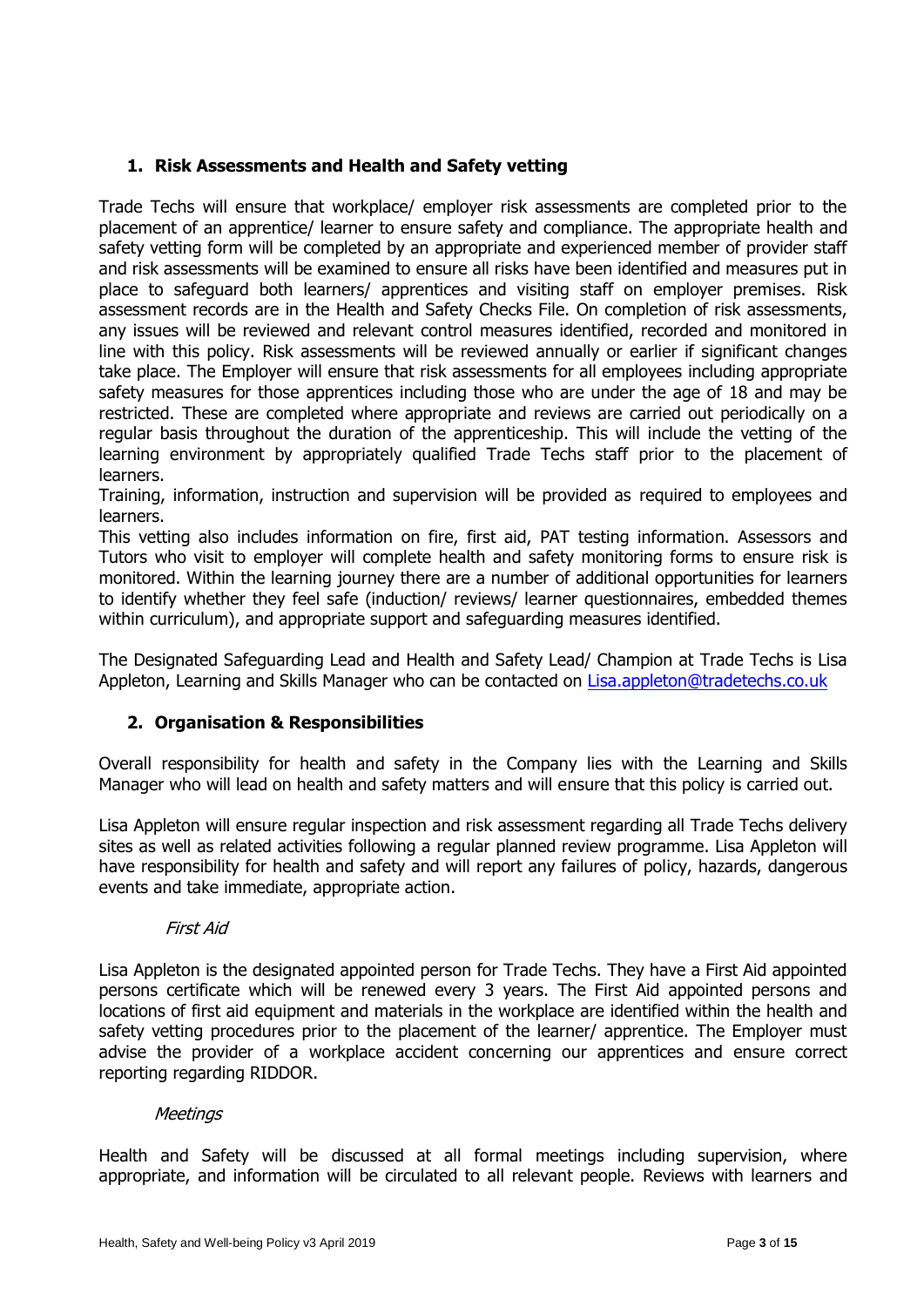employers ensure that provider staff monitor the health, safety and welfare of those within the workplace and there are clear reporting procedures if concerns are raised.

#### **Employees**

All employees have a duty to act responsibly and not to put themselves or others at risk by their acts or omissions. They must co-operate with the Company on health and safety matters and report any unsafe conditions to the Health and Safety Champion. They must follow safe systems of work and keep their workplaces clean and tidy always. Employees have a primary role in promoting increased learner awareness of Health & Safety in the workplace. They will promote safe working practices and review their application throughout the learning programme and especially during reviews.

#### Learners and apprentices

Learners have a duty to act responsibly and not to put themselves or others at risk by their acts or omissions. They must report any unsafe conditions to the Health and Safety Champion and cooperate with the Company on all Health & Safety matters. They must follow safe systems of work and help maintain a safe learning environment always, both for their own benefit and that of others.

#### Illness or absence

Learners must inform the employer/ workplace as well as the apprenticeship Assessor/ Coach if illness or absence occurs and they are unable to attend either work or off the job delivery sessions by the provider and/ or workplace reviews. Both employer and provider policy and procedures must be followed and further guidance can be found in the Delivery Continuity of Apprenticeships Policy and Learner handbook.

## **3. Health & Safety Responsibilities at Trade Techs**

Health and Safety Champion Lisa Appleton

First-aid Lisa Appleton

Accidents/ reporting to HSE Learning and Skills Manager- Lisa Appleton

Fire

If an employee or learner discovers a fire, they should follow the advice on the 'Fire Action' notice. Untrained staff should not tackle a fire but proceed safely to the assembly point via the escape routes.

The Fire Warden will be responsible to ensure the safety of all Trade Techs learners and employees, associates on site. The Fire Warden will contact the emergency services.

Employees and learners must keep fire routes and exists clear and not interfere with any fire safety arrangements.

Trade Tech will fulfil the requirements of the Fire Precautions Regulations.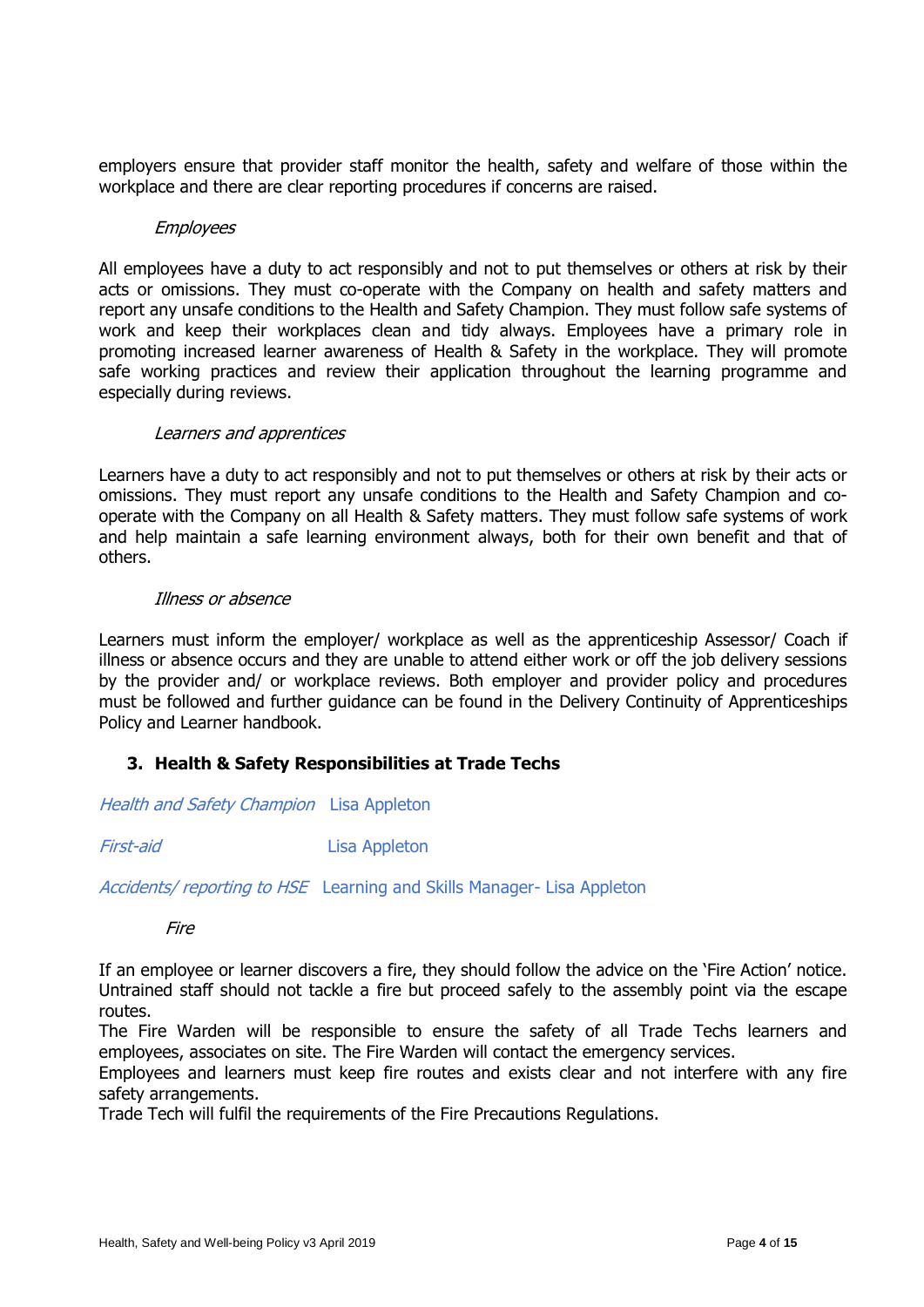## **Accidents**

All employees who have an accident at work or are ill because of work must report it to the Health and Safety Champion, Lisa Appleton.

The Learning and Skills Manager, Lisa Appleton will inform HSE of any reportable accidents.

The Health and Safety Champion will investigate all accidents/incidents to determine the cause and will be responsible for implementing appropriate counter-measures.

Any visitor, contractor or learner who has an accident must also report the matter to the Health and Safety Champion. The employee responsible for the visitor, contractor or learner must ensure the accident book is filled in correctly.

All near misses should also be reported to the Health and Safety Champion, Lisa Appleton.

## Dangerous Occurrences

Any dangerous occurrence will be reported immediately to HSE and form F2508 will be sent by the Health and Safety Champion

## RIDDOR

The Company will fulfil the requirements of the Reporting of Injuries, Diseases and Dangerous Occurrences Regulations 2013.

## Emergency Services

At Trade Techs the registered first aider will call the emergency services and ensure the comfort of any injured person, where applicable. In the workplace learners/ apprentices will follow appropriate advice and guidance from identified personnel. The health and safety vetting form will identify those within the workplace who have responsibility.

## Recording

A record of first aid will be kept on the appropriate form in the Health and Safety file.

## Requirements

The Company will fulfil the requirements of the Health and Safety (First Aid) Regulations 1981 (updated 2015)

## **4. Well-being**

The Trade Techs approach to well-being is based on the commitment:

- $\triangleright$  to promote and support personal resilience and capacity to cope with problems
- $\triangleright$  to eliminate behaviours that undermine personal effectiveness and self-esteem e.g. bullying and harassment
- $\triangleright$  to recognise and take account of the fact that individuals have issues in their personal lives that may impact adversely on their performance at work
- $\triangleright$  to ensure that the work environment is well ordered, pleasant, comfortable and safe
- $\triangleright$  to promote good health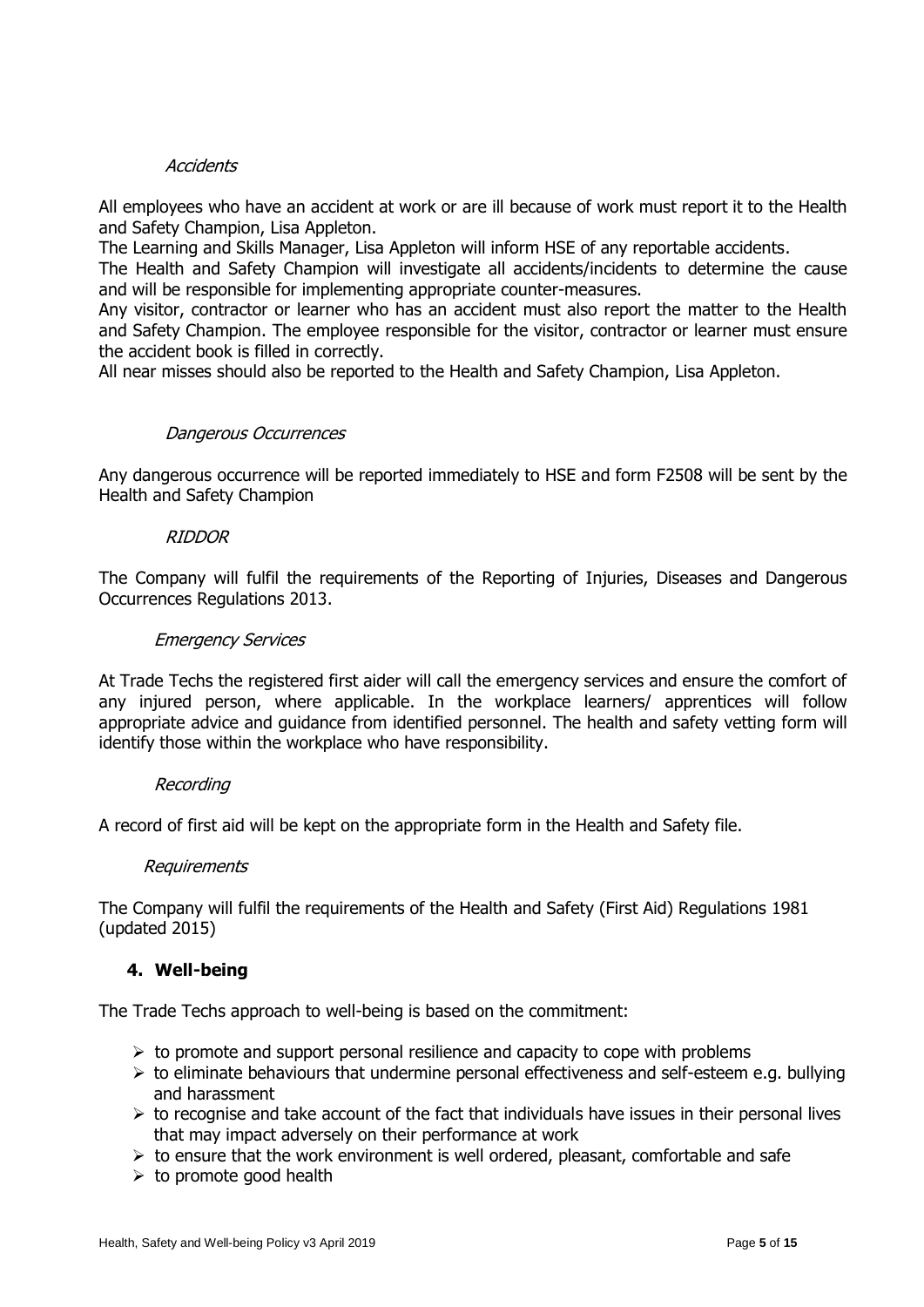- $\triangleright$  to identify and monitor key performance indicators and feedback relevant to well-being and respond to any `hot spots' or issues that are identified
- $\triangleright$  to provide a range of opportunities for employees to raise concerns regarding well-being

Trade Techs recognises that well-being and performance are linked. Improving ability to handle pressure and for individuals to balance work and home life will ultimately lead to improved individual and organisational performance.

## **Definitions**

Trade Techs defines 'well-being' as a positive mental state that enables individuals to cope effectively with problems, maintain a good perspective and recover quickly from set-backs. It is accompanied and enabled by good physical health, a sense of personal control, and a life style where work and non-work factors are in balance.

Stress occurs when pressure exceeds an individual's perceived ability to cope.

## Personal resilience and self esteem

The performance management policy including supervision and contribution review process supports measures to prevent and manage risks to employee well-being, together with appropriate training and individual support. It will also seek to foster a mentally healthy culture by incorporating these principles into line manager training and running regular initiatives to raise awareness of mental health issues at work. For apprentices at work, regular monitoring including reviews, learner surveys/ questionnaires ensure apprentices have the right support to progress and achieve.

## In particular we will:

- $\triangleright$  Provide training and practical guidance on stress awareness and managing stress
- $\triangleright$  Provide training around competencies necessary to personal resilience e.g. problem solving and assertion skills
- $\triangleright$  Provide external information for expert information, advice and quidance
- $\triangleright$  Ensure that there are regular opportunities to review practice and work pressures, one to one with line managers, and in an appropriate environment via the supervision process
- $\triangleright$  In addition to supervision meetings, provide a range of opportunities for employees to raise concerns i.e. staff surveys
- $\triangleright$  Ensure that standards of behaviour and mutual respect are set out and reinforced both via policies and other forms of communication and that action is taken where individuals fall short of these requirements

## Work Life Balance

Trade Techs provides a range of policy approaches to maximise opportunities for flexibility and to take account of short and long-term pressures that individuals experience during their lives. We will try wherever operationally viable to support individuals to achieve an appropriate work life balance including changing work patterns, hours, and enabling periods of special leave and/or home working in accordance with the relevant policies.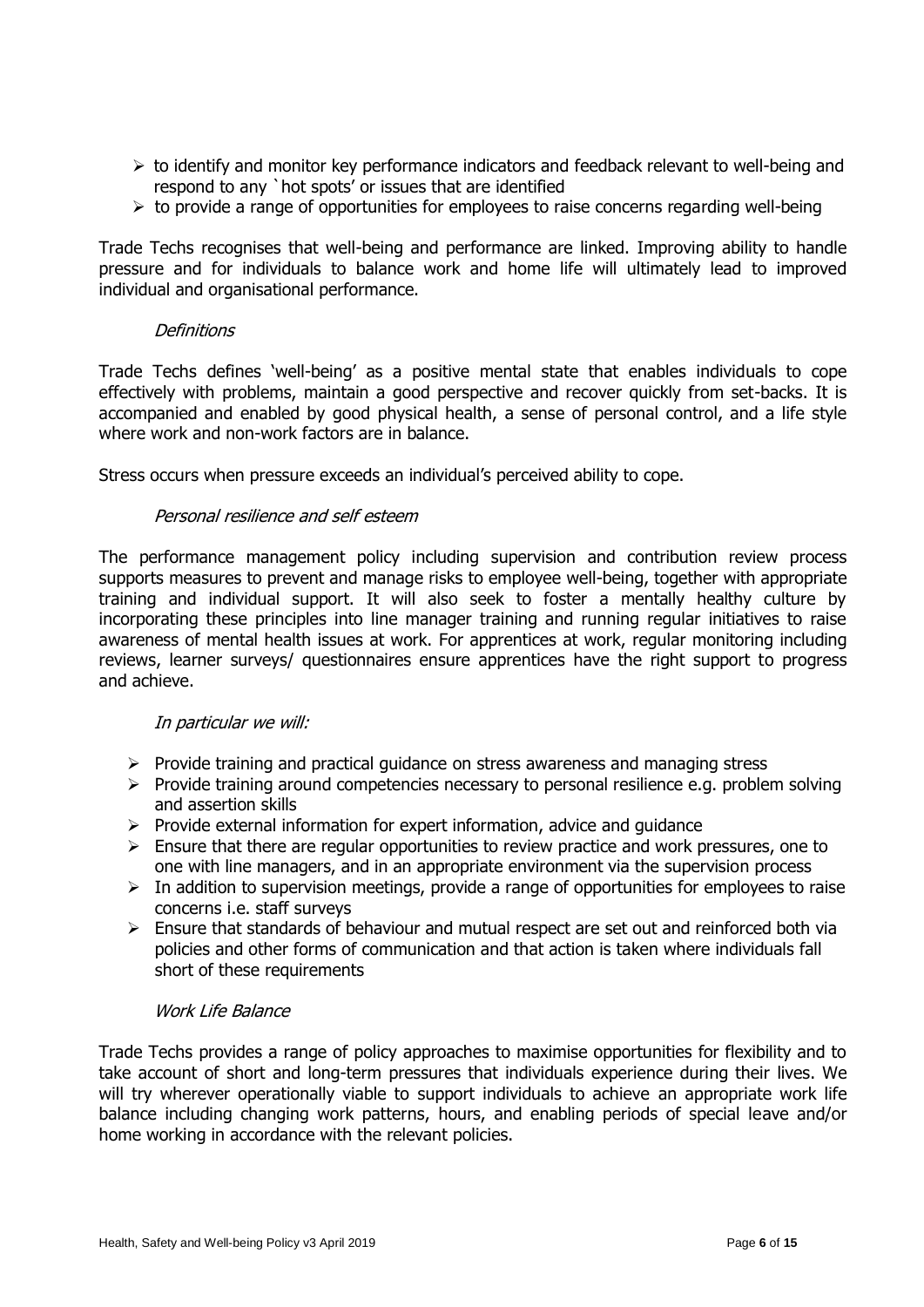We will signpost to sources of help and assistance and will add to this resource in response to feedback and experience.

## A Suitable Work Environment

We recognise that aside from the health & safety risks posed by an unclean, hazardous, uncomfortable or noisy environment, a disorganised environment makes the conduct of work more difficult and can lead to a sense of a loss of personal control which will, in turn, have a negative impact on well-being. In recognition of the vital importance of environment on well-being, we will:

- $\triangleright$  Conduct regular audits of the condition of workplaces, and the issues with the greatest potential to impact on well-being, and respond to any issues identified
- $\triangleright$  Promote the benefits of a well organised work environment and the link to mental health
- $\triangleright$  Provide practical quidance on initiatives and actions that can improve employees experience of their work environment
- ➢ Ensure that all employees and learners have reasonable access to confidential environments when needed
- $\triangleright$  Maintain essential equipment
- ➢ Enable display screen equipment assessments take place promptly where a need is identified
- $\triangleright$  Ensure that the employers we work with have a commitment to keeping apprentices safe by ensuring regular vetting, risk assessment, monitoring and communication

#### **Communication**

Line managers, employers (for apprentices), employees and apprentices will regularly discuss individual training needs to ensure that they have the necessary skills to adapt to ever-changing job demands. An examination of training needs will be particularly important prior to, and during, periods of organisational change. A robust initial assessment of apprentices will ensure they have the identified starting point and individual learning plan targets to complete their apprenticeship, including off the job training.

All employees are expected to be aware of the importance of effective communication and to use the media most appropriate to the message, for example team meetings, one-to-one meetings, electronic communications and organisation-wide methods.

The organisation will expand communication with employees during periods of significant organisational change.

## **5. Training**

## Employer Responsibilities

It is the responsibility of the employer to ensure that their employees including apprentices and volunteers receive an adequate induction into health and safety, and on-going information, instruction and training in matters relating to health & safety in connection with their job role. The employer is responsible for ensuring that significant risks are identified, recorded and reviewed and for putting in place safe systems of work to minimise risks to the safety of individuals. Risk assessments for their workers must also be carried out. Trade Techs is responsible for ensuring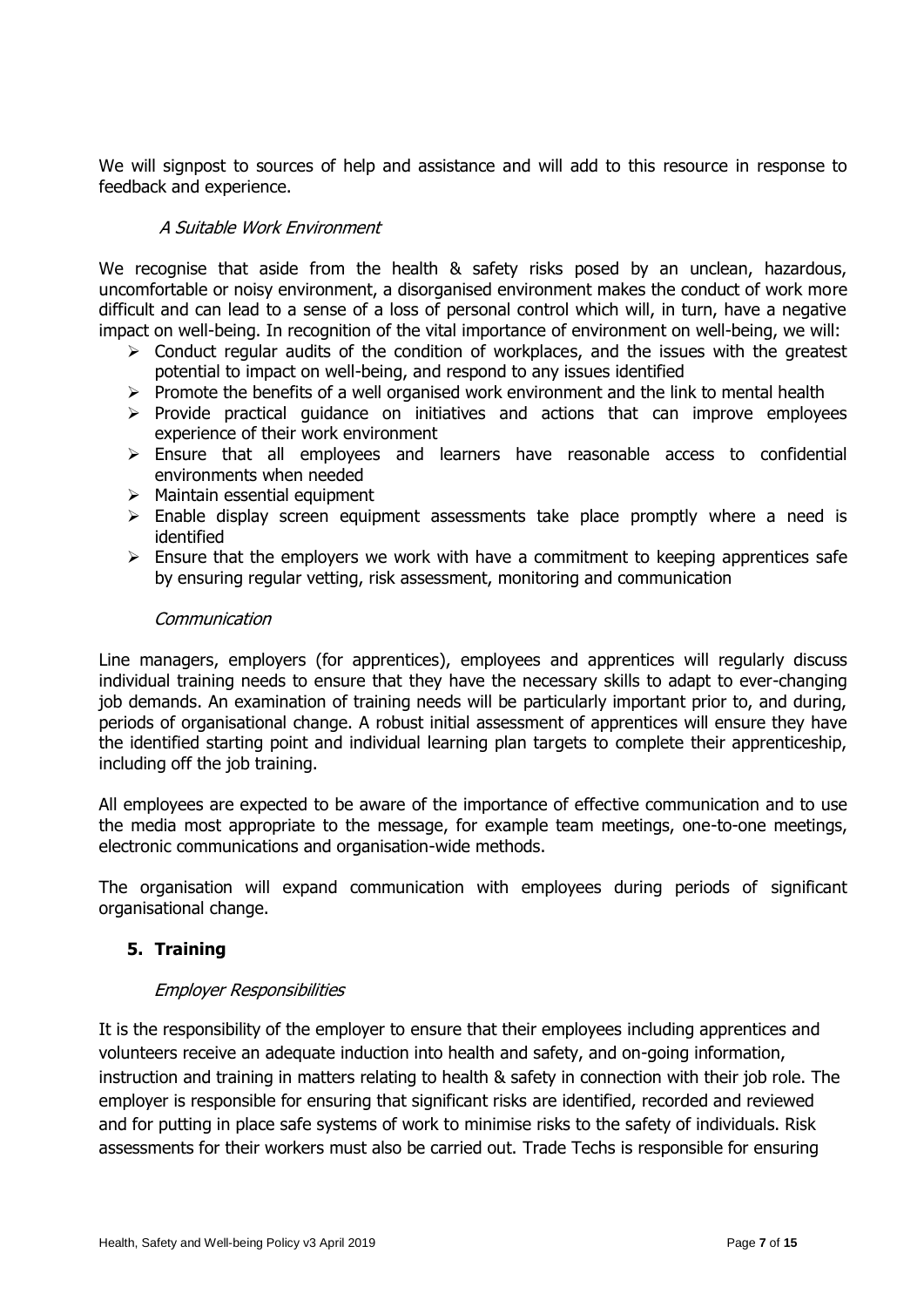that employers have discharged these duties through the monitoring of health and safety of remote employer workplaces.

Prior to the agreement of a training contract with an employer, a representative from Trade Techs will arrange to visit the person responsible for the health and safety of any potential learners. The purpose of this visit will be to assess the Health & Safety Arrangements and complete a risk assessment of the premises. It may be necessary to agree an action plan to make improvements before a contract to deliver training can be agreed.

Certain health and safety matters reside with the Employer and will vary from site to site.

Normally these include:

- $\triangleright$  Fire instructions
- $\triangleright$  Evacuation procedures and assembly points
- $\triangleright$  Fire-fighting appliances
- $\triangleright$  Fire drills and tests
- ➢ Information on key people e.g. supervisor, first aider, fire warden, safety advisor or representatives
- $\triangleright$  Supervision arrangements and the procedure for reporting hazardous or faulty conditions or work equipment
- $\triangleright$  The risks identified by risk assessments, and the measures in place to prevent or control the risks for all the tasks to be undertaken
- ➢ Arrangements for reporting an accident, incident or illness and for obtaining first aid assistance
- $\triangleright$  Arrangements for the provision, use and wearing of personal protective equipment and clothing
- ➢ Precautions and instructions for the safe use of hazardous substances
- $\triangleright$  Measures in place for preventing or reducing risks associated with manual handling or lifting
- $\triangleright$  Details of the controls in place for the safe use of work equipment and machinery and the safe operation of work place transport
- $\triangleright$  The importance of good housekeeping, keeping the work area tidy and safe storage of materials
- $\triangleright$  Arrangements for personal safety, welfare and personal hygiene arrangements
- $\triangleright$  Details of any prohibited or restricted tasks, activities, areas or work equipment.
- $\triangleright$  Specific or additional requirements related to the employer e.g. company rules or procedures Employer Health & Safety Assessment/ Vetting Procedure and Monitoring Arrangements/ visits

Trade Techs will provide information advice and guidance to employers about their health and safety and other legal responsibilities. Trade Techs will also make arrangements for a workplace health and safety assessment to be carried out by a member of staff who is competent and trained to do so.

The Assessor/ Coach will make recommendations as to whether training and assessment can proceed in the workplace and will communicate any recommendations to the employer. The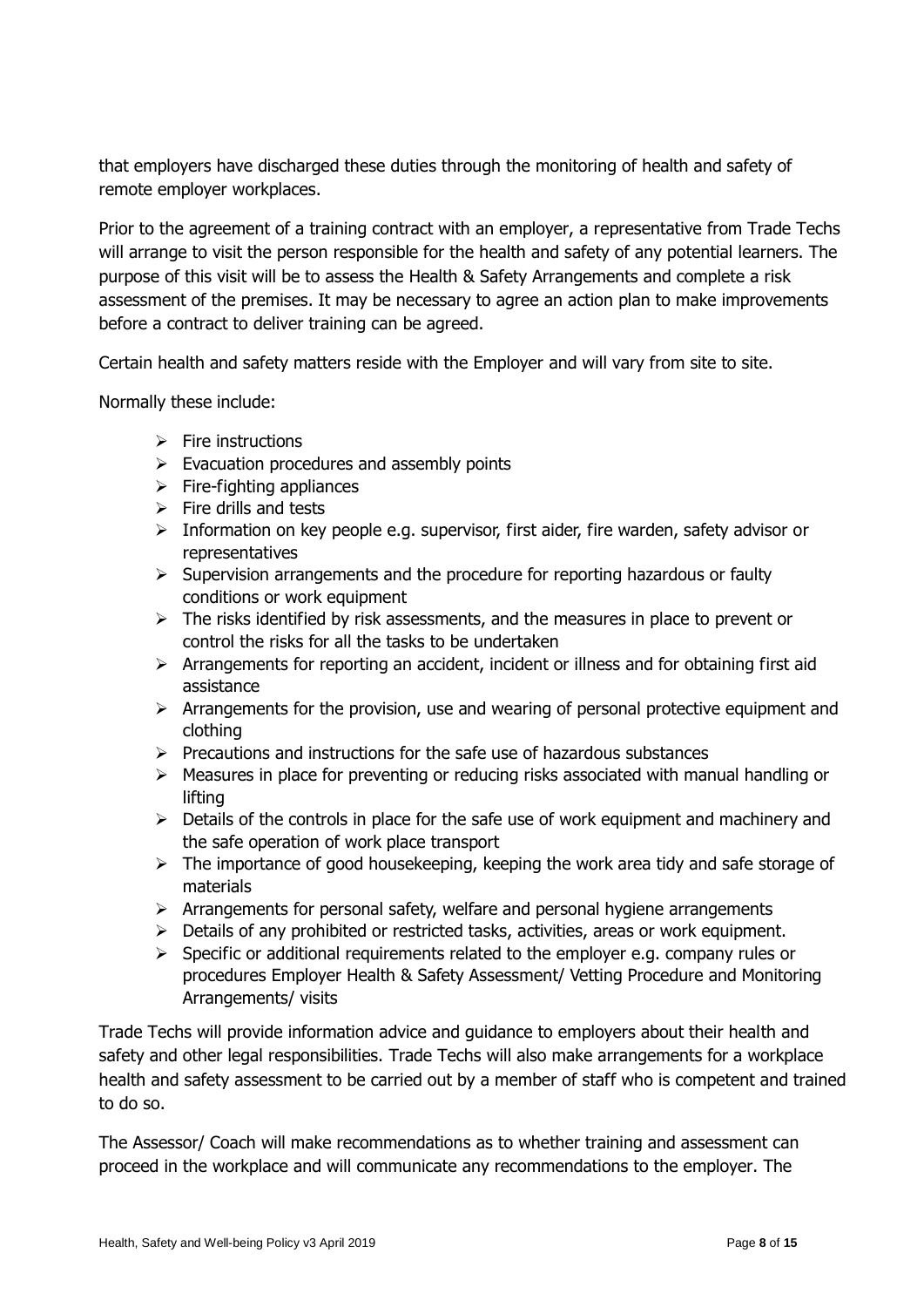Assessor/ Coach will identify if the workplace is accepted, accepted with an action plan or rejected... Where the Assessor/ Coach accept the employer with an action plan, the action plan will be clearly communicated to the employer and agreed objectives/actions documented with a timescale for each and a review date will be agreed.

The Assessor/ Coach will also identify if there are any significant risks presented to Trade Techs staff and will document the risk control measures.

All staff working on the premises of remote employers will report to their Line Manager any concerns or hazards which could put themselves or learners at risk. Reporting of Incidents

Employers and Partner organisations are required to keep records of all accidents, incidents, 'near misses' and reports of bullying and harassment involving learners on Trade Techs funded programmes.

## Supervision

Supervision levels must be appropriate to the risk identified and the individuals" capability, needs and experience

Once the learning plan is in place, the learner should receive on-going information, instruction and training to enable him or her to work and learn efficiently and safely

## Apprentice Assessment

The learner' developing understanding and awareness of key health, safety and welfare issues should be assessed and evaluated on an on-going basis.

## **A Safe Learner will demonstrate:**

## • **Hazard Awareness**

Safe learners will be aware of the hazards within their environment, their activities and the work being carried out around them and their responsibilities to others

## • **Understanding**

Safe learners will understand the concepts of hazard and risk and the measures that are required to control risks

## • **Confidence**

Safe learners will be confident, not only in their ability to learn and work safely, but also to challenge any situation or instruction that could be unsafe to them or other people. Safe learners will know their limitations and when to seek f further advice

## • **Contribution**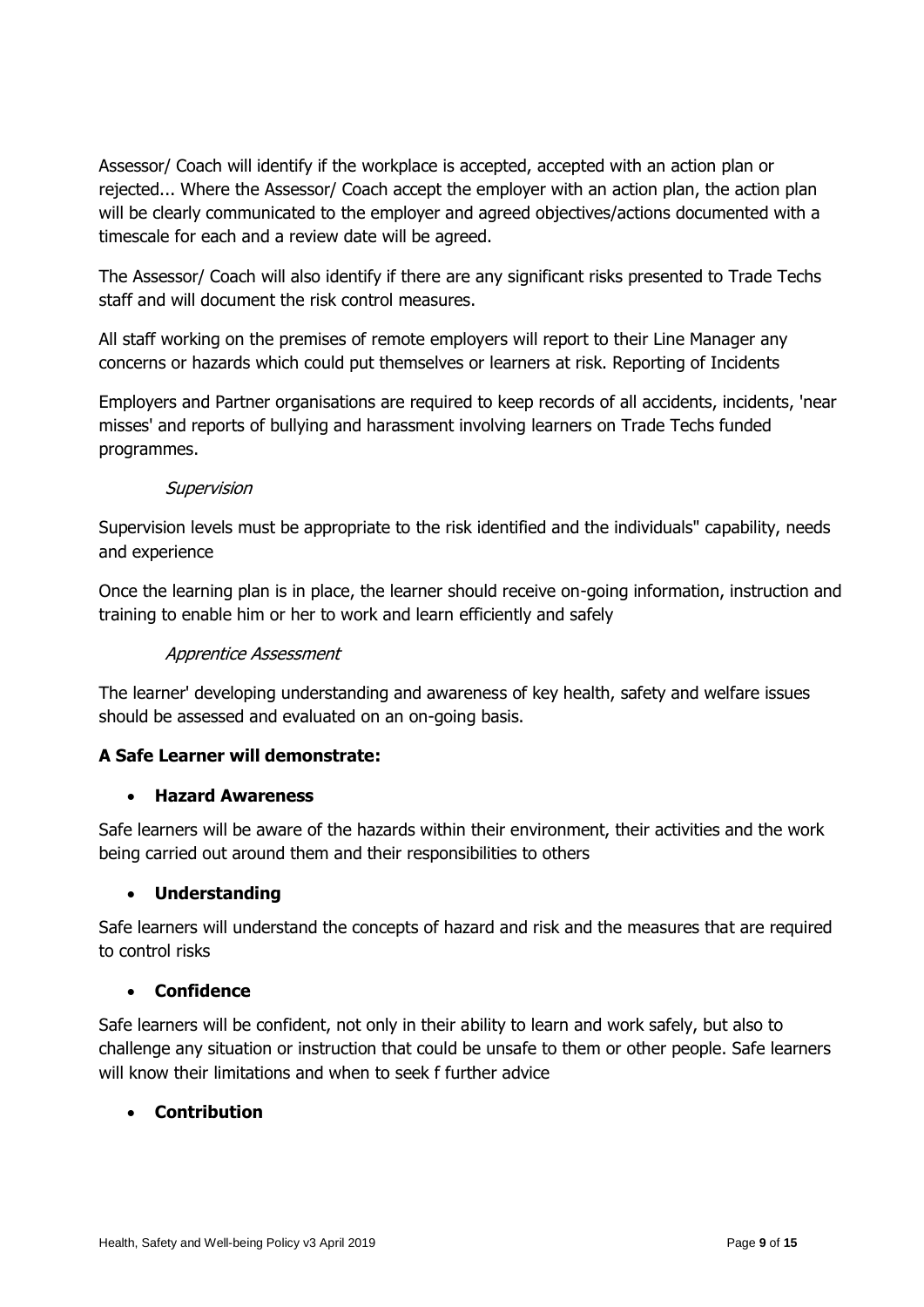By developing these skills and knowledge, safe learners will be able to contribute ideas and input into their learning and work, and become more involved in the day to day operation of the organisation and their learning activity

## • **Behaviours**

Safe learners will have developed a set of behaviours to enable them to play and active part in the learning process and acquire practical, value added and transferrable skills from their experiences

## Learner Induction, assessment and monitoring procedures

Trade Techs will ensure that learners are informed about their rights and responsibilities as part of their induction onto their learning programme. Additionally, learner initial assessment will be carried out and will consider the individuals training and support needs in relation to health and safety and safeguarding. This will be documented in their individual Learning Plan (ILP).

The Assessor/ Coach will ensure that the learner has received an induction into working safely by their employer before assessment takes place. The induction will consist of ensuring that the learner is aware of their own organisations policies and procedures and establishing their current level of understanding and identifying any training they may require.

The Assessor/ Coach must ensure that learners demonstrate a good understanding of health and safety as well as demonstrate safe practice and safe behaviours in their work and learning. It is the responsibility of the Assessor/ Coach to establish any additional training or support needs and arrange this with the employer throughout the learning programme.

The Assessor/ Coach will ascertain at meetings with learners if they have been involved in any accidents at work and will check if this has been reported and relevant documentation completed (i.e. accident and incident reports, RIDDOR reportable) and will discuss with the manager any investigation carried out and the outcomes. It is however, expected that employers and learners will notify Howarth House Training immediately of any accidents and incidents that learners are involved in.

The Assessor/ Coach will also check the learners understanding of health and safety and the concept of the safe learner during the formal progress reviews by asking specific questions and will document their responses. The Assessor/ Coach will also ask the learner how safe they feel in their work environment and give them the opportunity to raise concerns around bullying or harassment and give them the opportunity to be able to speak to someone privately about this subject. The Assessor/ Coach will identify if the learner needs further training, advice or guidance in relation to health and safety and safeguarding. Any concerns about health and safety or safeguarding must be reported immediately to the Designated Safeguarding Officer and appropriate action will be taken.

Learners will be invited to complete induction and final evaluations which helps Trade Techs to monitor the effectiveness of inductions and learning programmes in providing information, advice and guidance about health and safety and in establishing if learners understanding of health and safety has been raised. Results will inform the self-assessment report (SAR)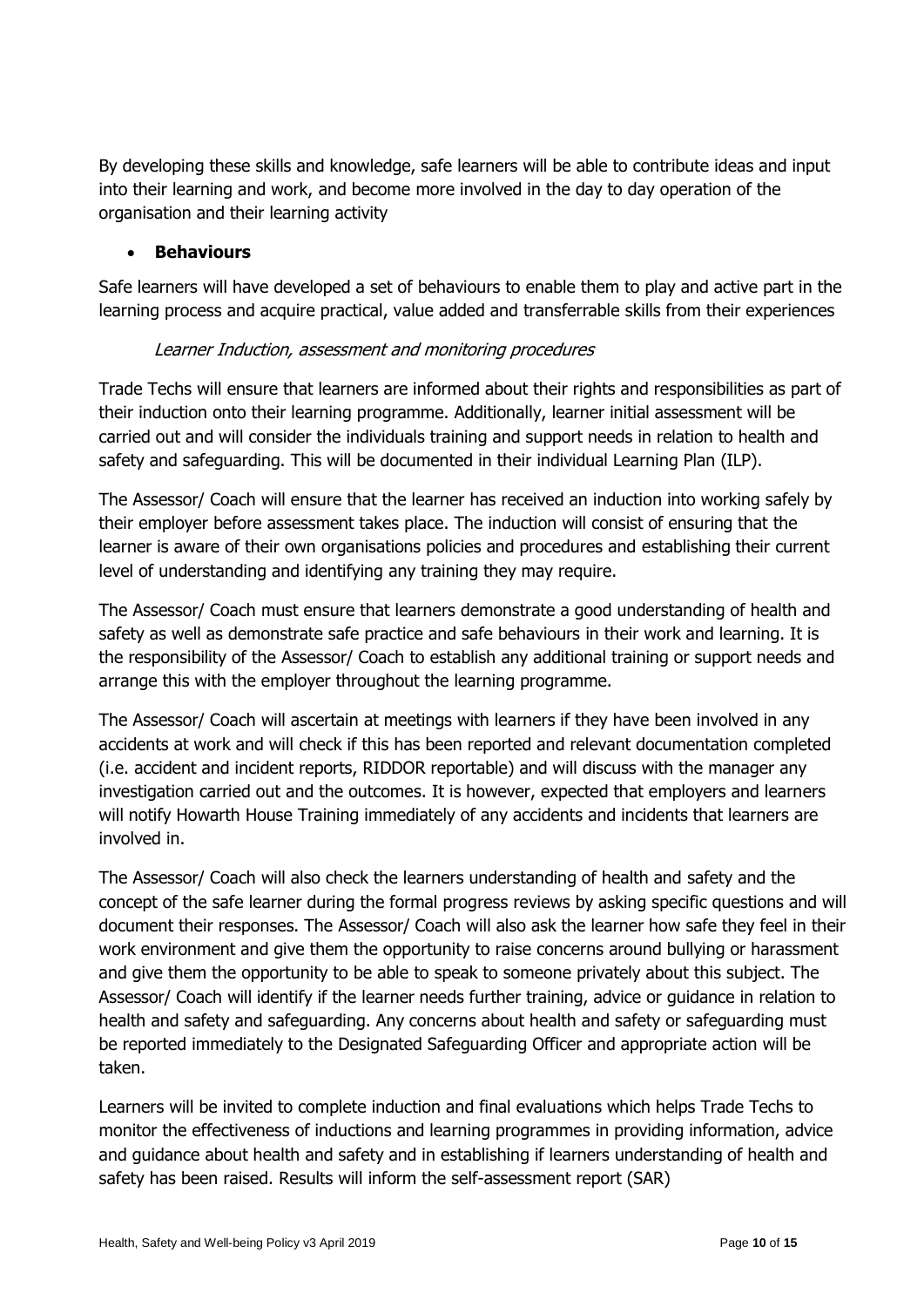On programme interviews will also be carried out with learner randomly and questions are asked about how safe learners feel in their environment, if their awareness of health and safety has been raised and what could be improved. They are also asked if they have experienced any form of bullying and harassment in their workplace. This information is analysed and reported to the Learning and Skill Managers through the learner voice and inform the self-assessment report (SAR).

All employees including apprentices and learners will be informed of this policy, risk assessments and control measures. All new employees will complete a programme and have health and safety arrangements explained to them by their line manager.

Employees and learners will be coached in the correct use of equipment prior to its use, where appropriate. A record of employee's training and instruction will be kept in the individual's Training/ Personnel file.

The provider/ employer will ensure that employees and learners can carry out every required task in Health and Safety terms to the required standard, demonstrating competency.

## Risk Assessments

Specific training and instruction will be provided as appropriate to the employees and learners as identified in risk assessments. This will include training, as appropriate, in:

- $\triangleright$  health and safety arrangements
- ➢ employee/learner responsibilities
- $\triangleright$  control measures following risk assessments
- $\triangleright$  safe use of equipment (including display screen equipment where appropriate and electrical safety)
- $\triangleright$  accident and first-aid arrangements
- $\triangleright$  fire arrangements

## Guidance

Any employee/learner who is uncertain of how to do a job safely must ask the relevant responsible person. Anyone who wants further training in health and safety is encouraged to request it.

## **6. Machinery & Equipment**

All equipment provided by the Company and employer will be to the correct safety standards. This includes PAT testing.

All safety devices and controls must always be used by employees and learners.

Any fault or defect in a piece of equipment or controls must be notified immediately to the relevant responsible person i.e. Health and Safety Champion. Equipment must not be used until it has been repaired and safe to use again. Employees should check equipment before operation.

#### **Advice**

Any employee or learner who is unsure of any piece of equipment, safety feature or controls should seek advice from the responsible person.

## Requirements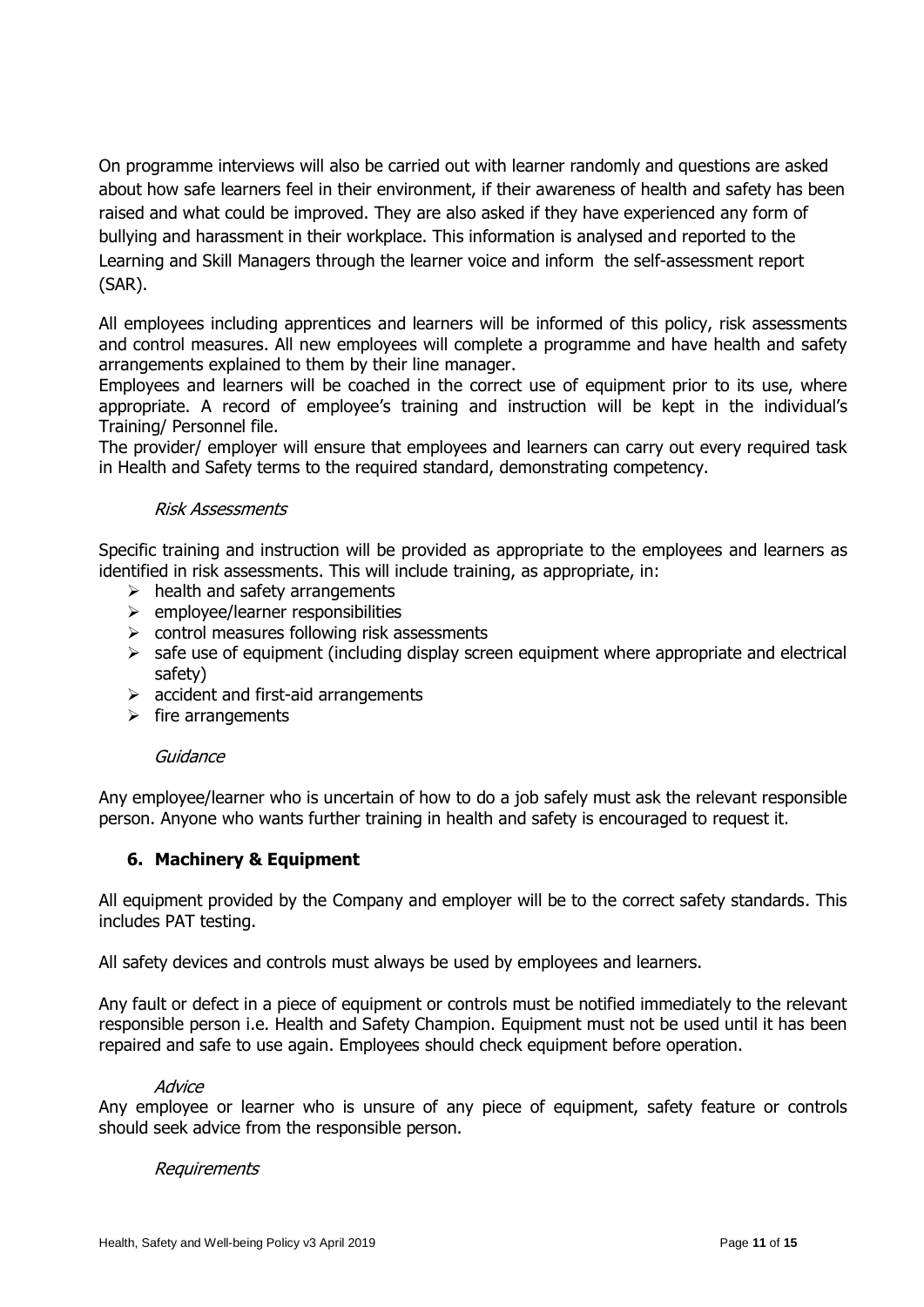The company will fulfil the requirements of the Provision and Use of Work Equipment Regulations 1998.

## **7. Hazardous Substances**

Risk assessments for all hazardous substances will be completed, where appropriate, and kept in the Health and Safety file. Employees and learners must follow guidance identified following the completion of risk assessments to ensure they do not expose themselves or others to an unacceptable level of risk.

If an employee or learner feels ill because of using a substance, they must report it to the nominated responsible person, who will record this in the accident book so that the matter can be investigated.

If an employee or learner is uncertain about the use of any substance they must seek advice from the nominated responsible person before using it.

## **8. Manual Handling**

Employees and learners must not move any load, which they think may cause them an injury. Training will be given to employees in safe working methods, where appropriate.

Any employee or learner who is injured during any manual handling operation must report it to the relevant person who will record it in the accident book.

Two person lifts are to be encouraged, where practical. The Company will fulfil the requirements of the Manual Handling Operations Regulations.

## **9. Employee and learner responsibility**

Below is a list of some of the basic rules for employees and learners to follow:

- $\triangleright$  keep your work area clean and tidy, particularly from things likely to cause injury
- $\triangleright$  always use equipment the way described in instructions
- $\triangleright$  follow the safety procedures and rules from the risk assessments and ask if you are ever uncertain
- $\triangleright$  never interfere with equipment, electricity or any safety features
- $\triangleright$  report any defects or damage to equipment
- $\triangleright$  do not put yourself or others at risk by engaging in horseplay or substance misuse

It is a requirement of employment for employees to abide by health and safety rules. Any employee breaching safety rules will be subject to disciplinary procedures.

Any employee or learner who notices a hazard must report it immediately. Trade Techs encourages suggestions from employees and learners to promote good practice in Health & Safety.

It is a requirement of all employees and learners to abide by health and safety rules, as agreed at their induction. Any employee or learner seriously breaching safety rules may be required to leave their employment or learning programme.

## **10. Electricity**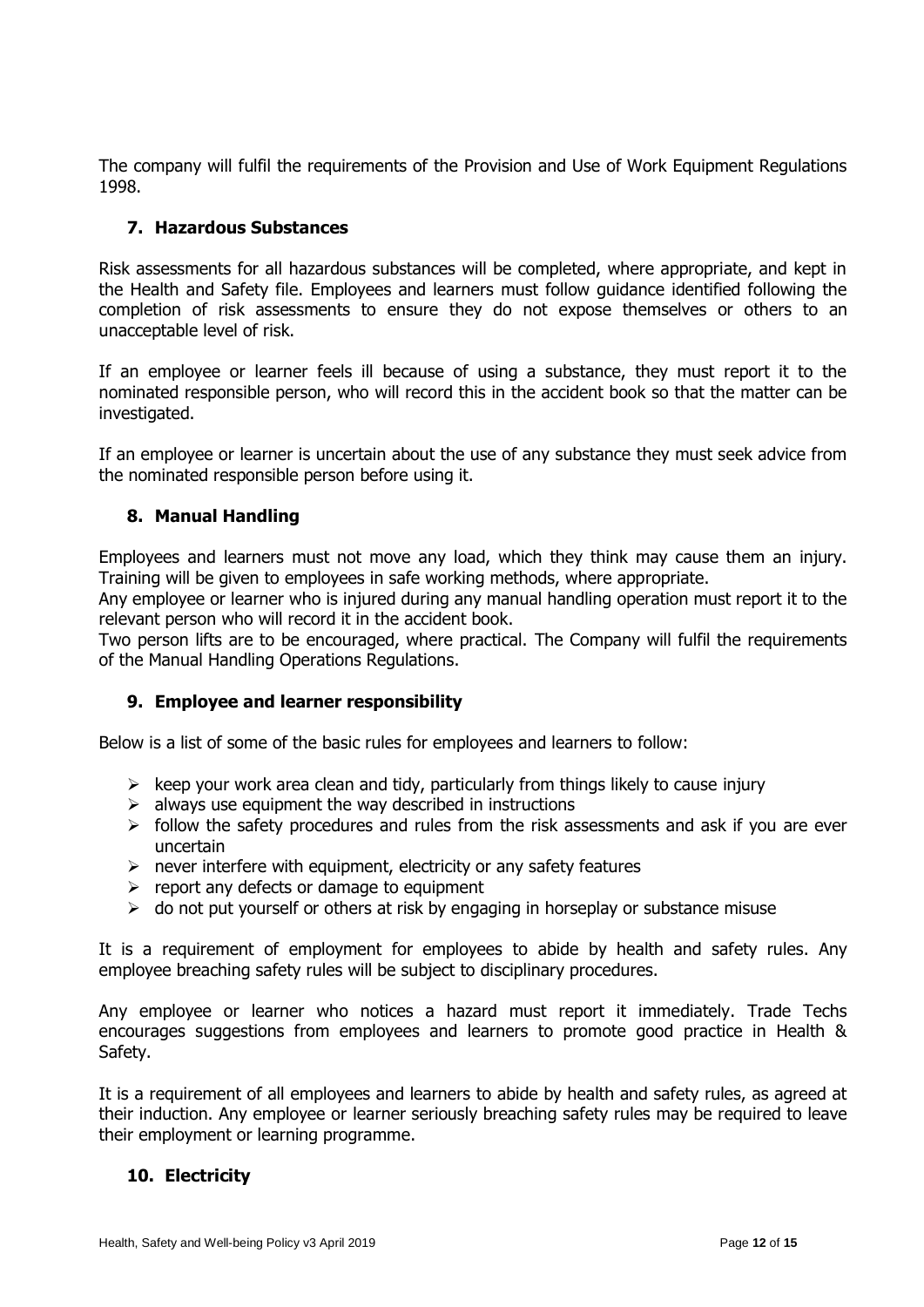Any defects or damage to electrical equipment must be reported immediately by staff to the relevant person. Anyone suffering an electrical shock must report this as an accident.

A competent electrician or an electrical contractor will carry out any necessary electrical work. No employee must carry out electrical repair work for themselves.

Electrical equipment that requires testing and inspection will be marked and a record kept of the result. Any records will be kept in the Health and Safety file.

The Company will fulfil the requirements of the Electricity at Work Regulations.

## **11. Display Screen Equipment (DSE)**

All workstations are laid out with standard equipment and all staff will complete a workstation risk assessment during induction, with adjustments identified where necessary. Control measures will be put in place as identified by HSE to reduce the risk from the use of DSE and other potential risks, i.e. employees and learners are required to have a short break regularly (e.g. 5 minutes every hour) from use of DSE.

Employees and learners will be shown how to use DSE properly and how to make appropriate adjustments to their workstation. This includes apprentices within both their workplace and training room environment. Any other relevant information and training will be provided.

The Company will meet the requirements of the Display Screen Equipment Regulations 1992.

## **12. Maintenance of Premises**

The Health and Safety Champion Lisa Appleton will liaise with staff and employers to ensure all premises are maintained in a safe and healthy condition at all times. Employees must take responsibility for general housekeeping, cleanliness and tidiness.

Adequate welfare facilities, toilets, drinking water, washing facilities, etc. will be provided at all delivery sites including satisfactory working environment with adequate temperature, ventilation and lighting. Any defects or damage to the premises or its fixtures and fittings, must be reported by employees and learners to the relevant manager as well as to the premises' facilities manager if appropriate.

## **13. Lone Working**

A lone worker can be defined as someone who works by themselves without direct supervision. Remote working is also the term used for employees who work away from their main office base on a regular basis in either a part-time or full-time capacity.

To prevent serious incidents occurring organisations are required to ensure the safety of all staff who work alone. This is done by carrying out an assessment of the risks to staff which may include risks of violence.

Organisations should then put measures in place to reduce the likelihood of these incidents occurring, such as contingency planning, assessment of possible violence, staff keep in regular contact.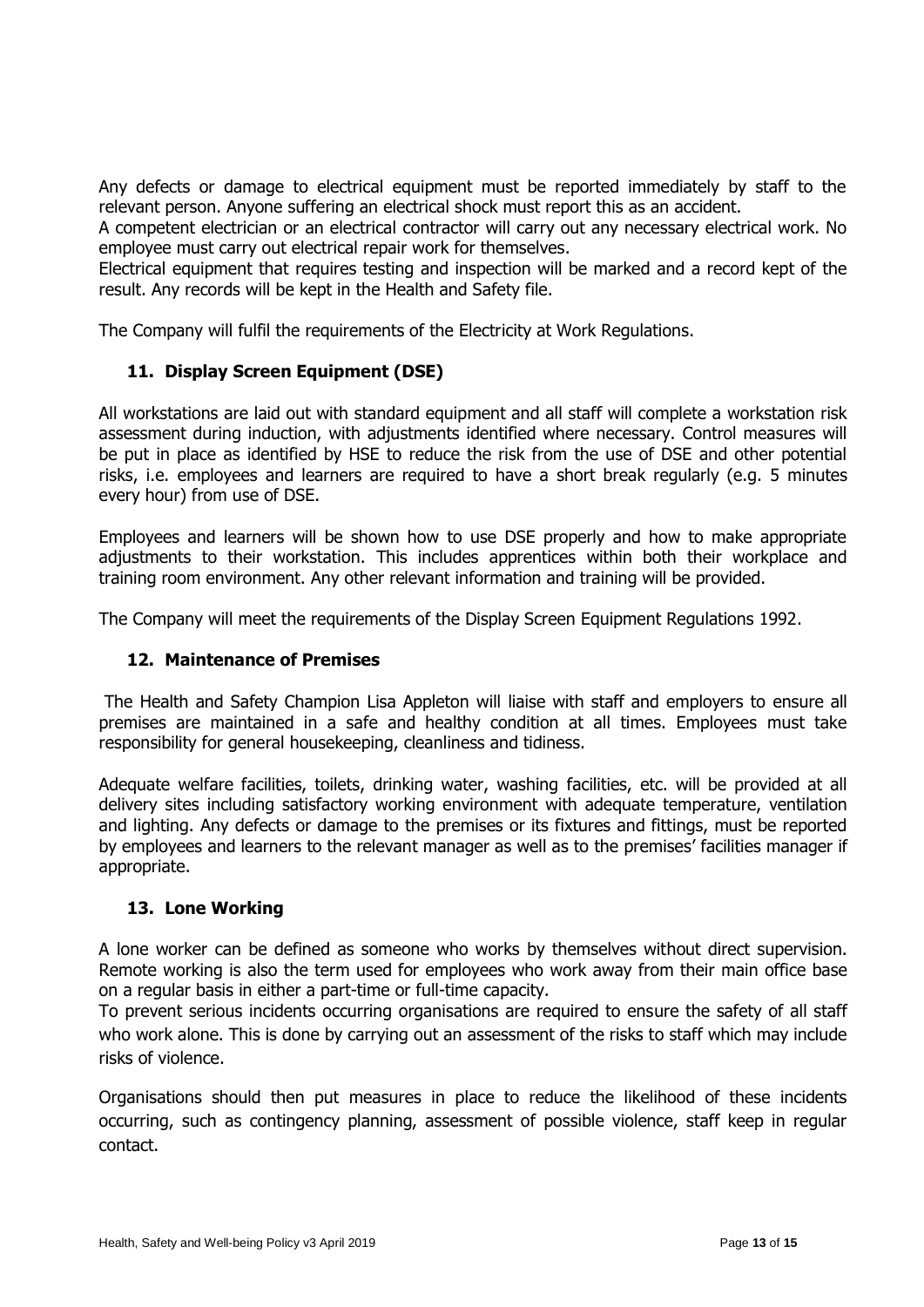Staff must also play their part in maintaining their own personal safety by adhering to the safety measures put in place by the organisation to protect them, for example, phoning in on time, using equipment correctly, reporting areas of concern to the Head of School.

The Health and Safety Executive (HSE) defines lone workers as "those who work by themselves without close or direct supervision".

A risk assessment is an important step to identifying all the risks associated with lone working. There are no legal duties on employers specifically in relation to lone working and no legal bar to people working alone. However, there is legislation to ensure a safe working environment. The following are relevant.

## Health and Safety at Work Act 1974

All employers have a duty to maintain a safe working environment ' so far as reasonably practicable' for their employees under the Health and Safety at Work Act. This means that employers are expected to protect their workers against risks to their health and safety.

The Act also expects that the working environment is safe and that training to ensure the health and safety of workers is carried out. These requirements are not only for office-based staff but lone workers and the environments they encounter too.

## Management of Health and Safety at Work Regulations 1999

The regulations make it clear what employers must do under the Health and Safety at Work Act, the main requirement of which is to assess all the risks to the health and safety of their employees and, if the organisation have more than five employees, to record the outcomes of the assessment. The risk assessment should identify the risks associated with lone working, outline any safety measure that can help to reduce the risk and ensure that the safety measures are put into practice and reviewed regularly to make sure they are still valid.

If the risk assessment shows that the risk is too hazardous for one lone worker to manage alone, other arrangements will need to be introduced. The regulations also expect employees to take reasonable care for their own personal safety.

## Health and Safety (First Aid) Regulations 1981 (updated 2015)

The regulations require employers to provide first aid equipment so that emergency first aid can be received by employees if needed. This could include the provision of first aid equipment in the car for lone workers travelling alone in case they are involved in accidents and incidents.

## Provision and Use of Work Equipment Regulations 1998

If lone workers use equipment in the course of their working day, the regulations require the risks to the health and safety of employees to be assessed. This is to ensure that the equipment is safe, suitable, regularly maintained and is used only by those who have been specifically trained in its use.